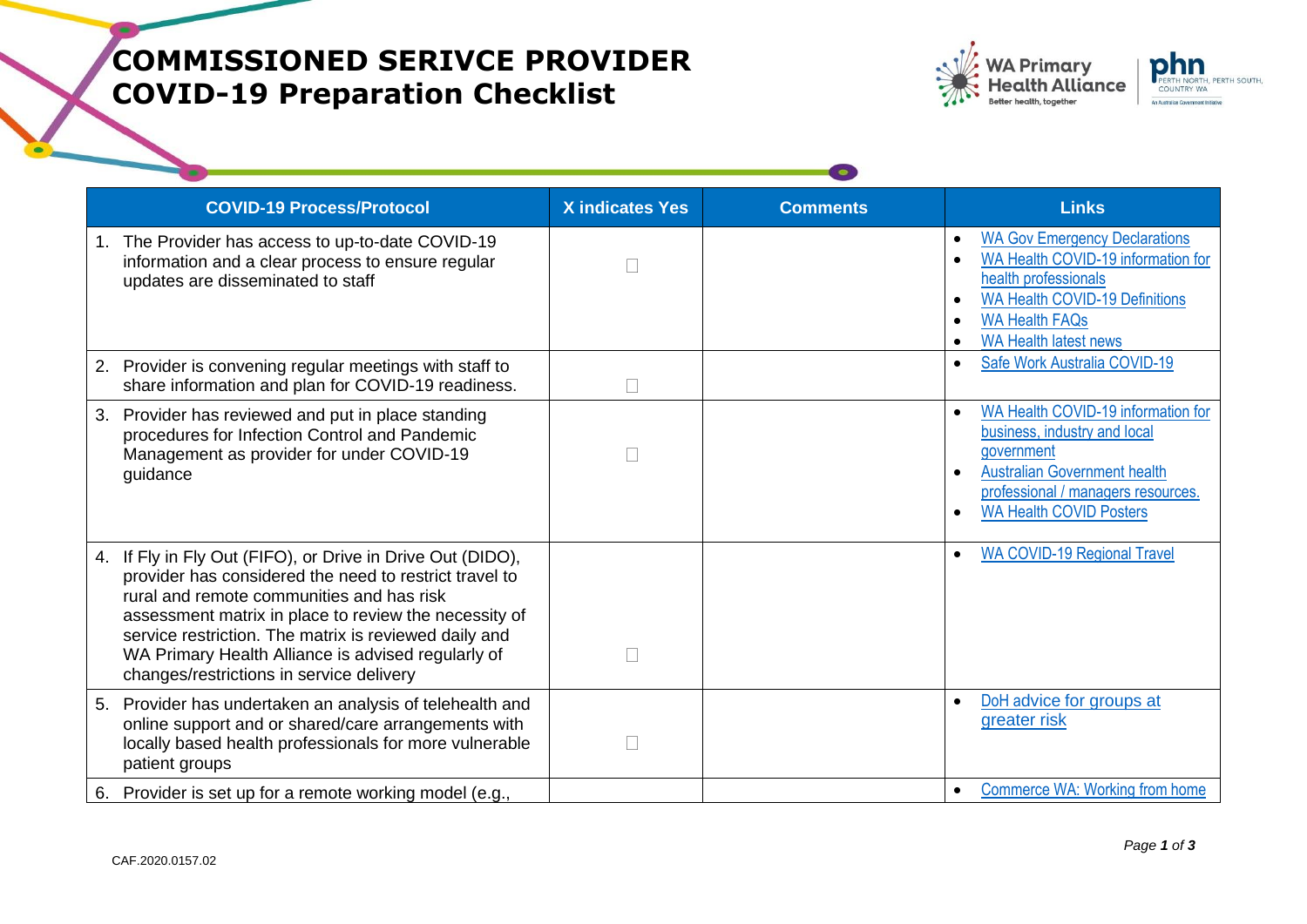

| workplace safety, communication, telehealth with<br>process and workflow documented).                                                                                                                                                         |        |                                                                                                                                                   |
|-----------------------------------------------------------------------------------------------------------------------------------------------------------------------------------------------------------------------------------------------|--------|---------------------------------------------------------------------------------------------------------------------------------------------------|
| 7. Provider has undertaken a local risk assessment of<br>vulnerability, patient flow concerns and workforce<br>cross infection issues (including face to face service<br>delivery, FIFO and DIDO) and has a mechanism for<br>monitoring daily | $\Box$ | <b>Safe Work Aus Risk Assessment</b><br>information                                                                                               |
| Provider has process for appropriate triage by<br>8.<br>reception at the point of client care for clients who<br>present as sick or need advice regarding COVID-19                                                                            | П      | <b>Checklist for allied health</b><br>receptionist.                                                                                               |
| Contact has been made with local general practices to<br>9.<br>ensure there is a clear line of communication and a<br>standard operating procedure is in place to manage<br>any necessary communication or client advice and<br>referral.     | $\Box$ |                                                                                                                                                   |
| 10. Providers have information on local arrangements to<br>refer patients: health services or hospitals if referral of<br>client is required                                                                                                  |        |                                                                                                                                                   |
| 11. Provider has access to appropriate PPE and standard<br>operating procedures for managing clients and<br>infection control as required                                                                                                     |        | WA Health Donning and Doffing<br>DoH Guidance on the use of PPE<br>National Hand Hygiene Initiative<br><b>Hand Hygiene Australia</b><br>$\bullet$ |
| 12. Provider has procedures in place for staff who may<br>have to self-isolate or quarantine including clinical and<br><b>HR</b> issues                                                                                                       | $\Box$ | <b>WA Health: Quarantine and isolation</b><br>$\bullet$<br>WA Health: Managing COVID at<br>home and in community                                  |
| 13. Consumers have access to information regarding<br>COVID-19 if provider is requested to provide this                                                                                                                                       | П      | <b>Healthy WA COVID-19 resources</b><br>$\bullet$<br>Healthy WA FAQ's<br><b>WAPHA Trello board</b>                                                |
| 14. Provider is concerned regarding possible service<br>disruption.                                                                                                                                                                           | $\Box$ | Please contact your contract<br>manager or email:<br>COVIDCS@wapha.org.au                                                                         |